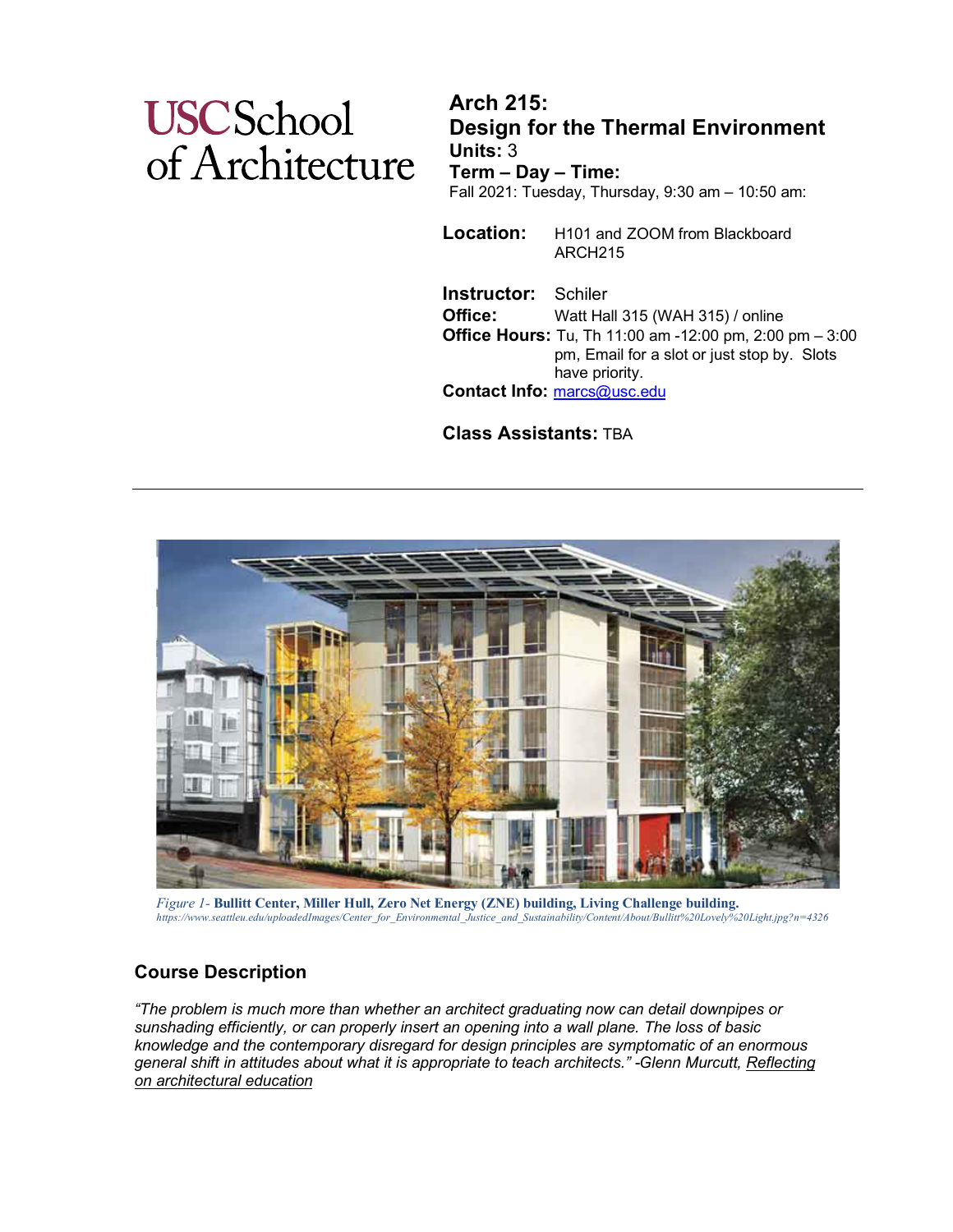A building is an intervention in a continuous environment. It creates space, it is a visual object, it imposes an idea on (or responds to) the world around it. It effects the occupant mentally and physically; indeed it is the shelter for the occupant, and as such fulfills needs which are considerably older than recorded history. It responds to natural forces around it (whether well or badly) and even effects the ecology as a whole.

This course deals with the thermal and environmental processes which affect buildings, and how the designer responds to or manipulates the thermal environment. It is necessary for the architect to understand those processes, human response to them, and the materials and tools with which we may work.

## **Learning Objectives**

The student will learn how to design environmentally sound, reduced carbon footprint, climate responsive buildings. This will include building physics, calculations, indigenous examples, current examples, codes and standards and typical building equipment (HVAC) used in producing such designs.

For accreditation objectives for this course, see the detailed section at the end.

**Prerequisite(s):** Physics 125a (or permission of instructor) **Co-Requisite (s):** NA **Concurrent Enrollment:** NA **Recommended Preparation**:

## **Course Notes and Logistics**

The course consists of three parts. The first and largest part of the course deals with the basic physics and concepts which are the core of environmental controls and thermal processes. We will cover the numerical information and tools required to design a reasonable building anywhere in the world, including a numerical understanding of how loads are calculated. Anyone who finds physics and nature to be disagreeable will have difficulty with this part. Please expend the necessary mental effort to understand the material if you don't already know it. You may ask for assistance.

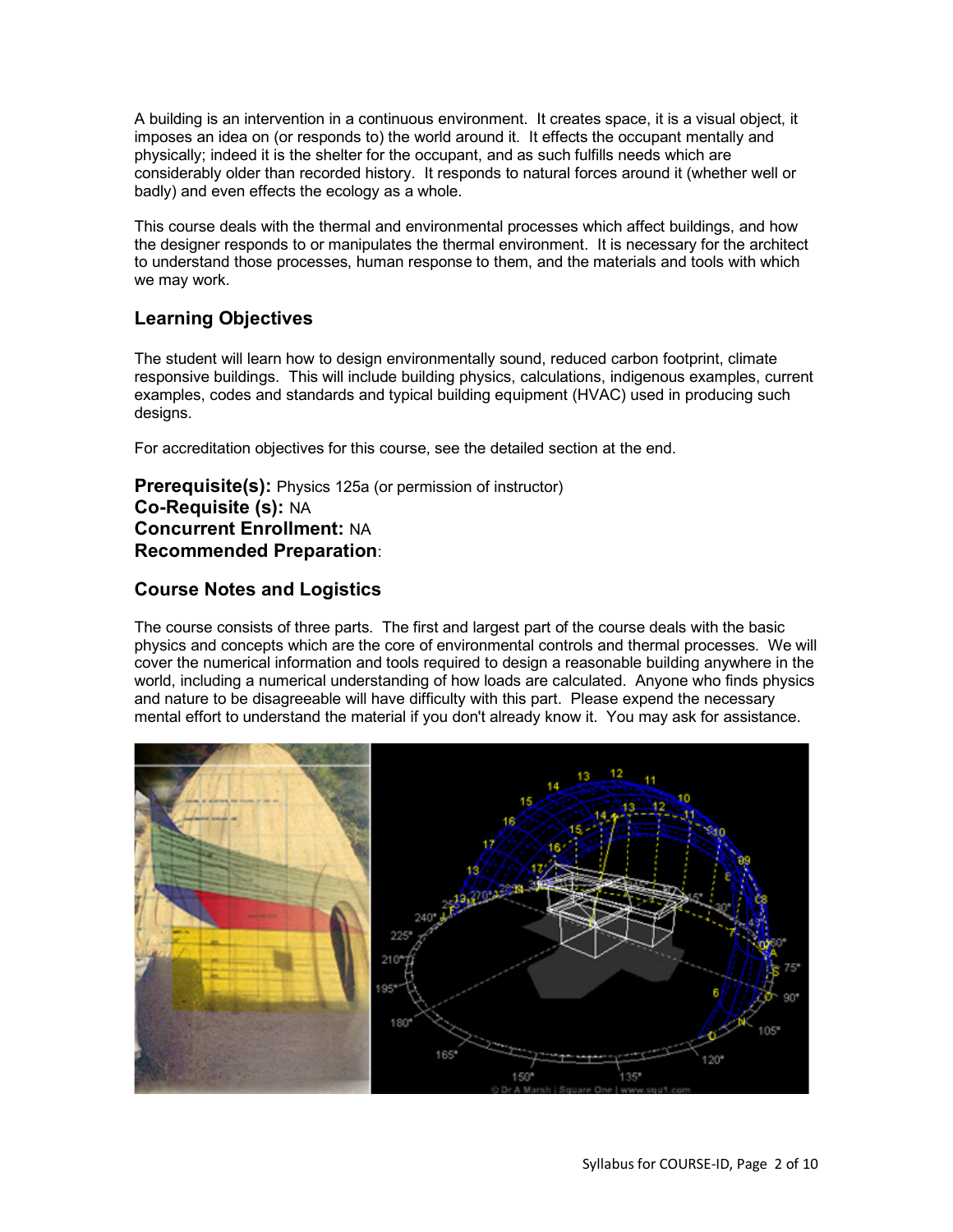The second part of the course deals with historical design strategies and prototypes that respond to environmental issues. Passive solar strategies, active solar panels, wind energy and photovoltaics will be covered. Special attention is given to non-Western solutions and examples.

The third part deals with unusual or recently developed systems and strategies or issues which are being addressed by society at large. This will include community solutions, sustainability issues and the professional knowledge required of an architect currently in practice in the state of California, and dealing with consultants in Heating, Ventilating and Air Conditioning.

## **Technological Proficiency and Hardware/Software Required**

Students must know how to access Blackboard. All necessary programs and simulations will be provided and taught within the course. A substantial course "handbook" is provided..

## **Required Readings and Supplementary Materials**

Recommended texts (*not required*, purchase one for reference, if you can):

- 1.) Norbert Lechner; *Heating, Cooling, Lighting: Sustainable Design Methods for Architects, 4th Edition,* ISBN: 978-1-118-58242-8, 720 pages, September 2014
- 2.) Walter T. Grondzik, Alison G. Kwok, *Mechanical and Electrical Equipment for Buildings, 12th Edition;* ISBN: 978-1-118-61590-4, or 978-0-470-19565-9, 1856 pages, September, 2014.

Required "Text": (… is available online through Blackboard. Download and print.) 1.) Arch 215 Class Handout

The only required text is the class handout. *Mechanical and Electrical Equipment for Buildings*  (MEEB) will be used as a reference and a backup for this class and also in the following semester for Arch 315: Design of the Luminous and Sonic Environment. It is an excellent reference for now, and for the remainder of your career. *Heating, Cooling, Lighting: Sustainable Design Methods for Architects*, is a slightly more accessible book, for those who have trouble with the engineering approach in MEEB. The class handout is a large collection of tables and useful graphs and information, necessary for answering questions on the quizzes and exams, and in your future.

The handouts should always be brought to or available during class, preferably kept in a notebook along with your notes or stored online where you can easily access them in the future. Again, you will need information from the handouts and notebook for exams, and even for the unannounced pop quizzes. Lectures are removed during exams. You must have your own copies.

## **Description and Assessment of Assignments**

There will be homeworks throughout the semester. Material on quizzes, prelims (there are two "midterms") and the final will be heavily related to the homeworks. Thus, although the homeworks are not required, it is generally advisable to do them. All exams will be open book, but limited in time. This means that books and notes may be brought into the exam, *but previous exams, quizzes or web pages are not allowed*. You may bring a homework which you have worked out, *but not a homework answer sheet from the web*. During the COVID pandemic exams will be online you will be expected to conduct yourselves in a professional manner. Possession of a previous exam, quiz or any webpage while taking an exam will disqualify the exam. Too many students have counted on these in the past, instead of doing the homework, and the result has been a drop in the average grades! (You are encouraged to study using these materials before the exams, but you may not bring them into the exam with you. If you find that you have such materials among your notes, you must immediately take them out and place them upside down on the floor in front of you for the duration of the exam.)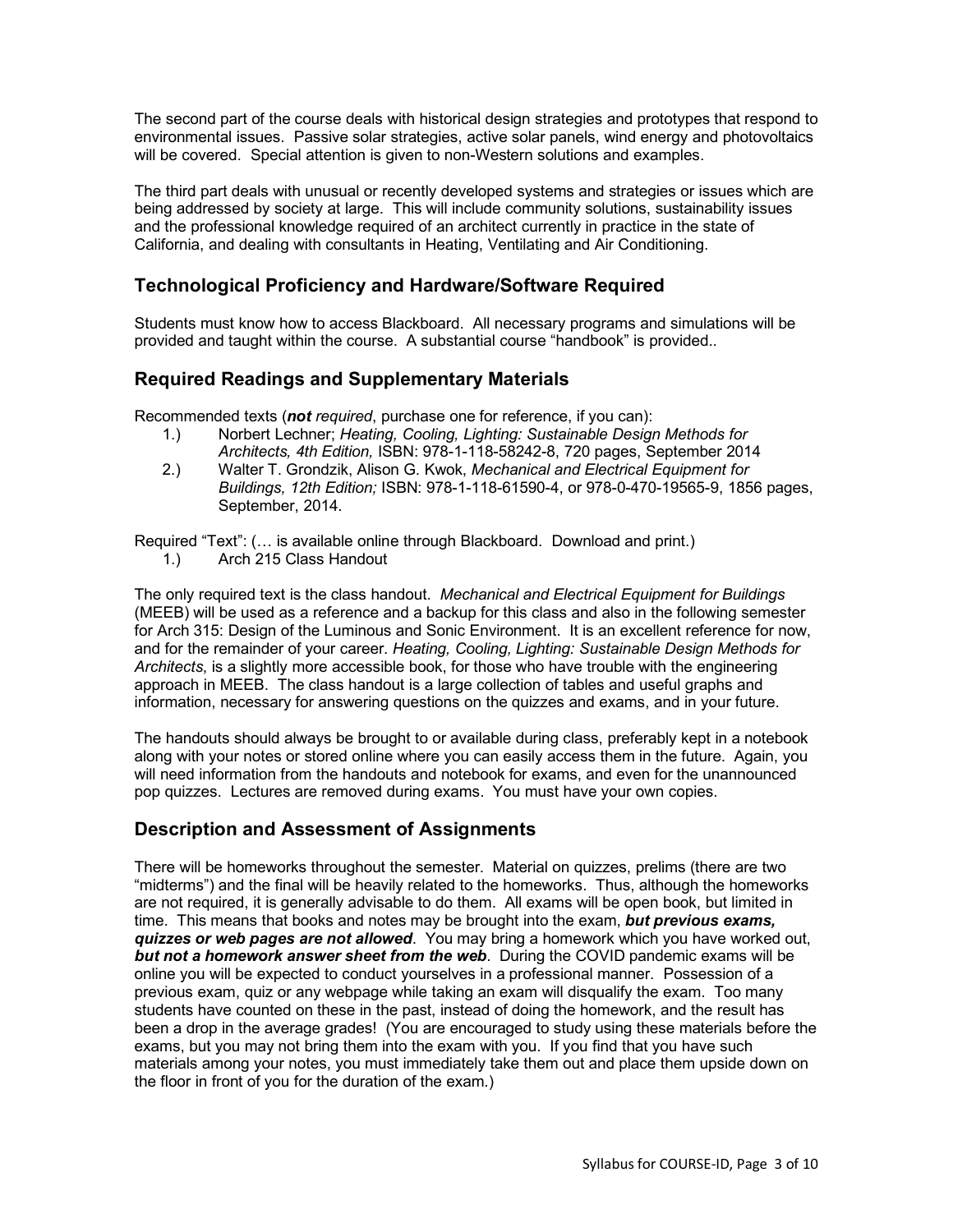## **Grading Breakdown**

The grade for the semester will be based on the following percentages:

| 3 Pop quizzes @ 10% each | 30%  |
|--------------------------|------|
| 2 Midterms $@$ 20%       | 40%  |
| Final Exam               |      |
|                          | 100% |

## **Assignment Submission Policy**

Assignments are issued in class and are due at the beginning of the following class. Assignments may be *resubmitted*, once, and will be regraded. Assignment grades are used for reference only. The quizzes, midterms and Final Exam determine the grade, as noted above.

## **Additional Policies and Support**

#### **Disabilities**

Over the years we have had many students in the course with various disabilities and have had excellent experiences thus far. Any Student requesting academic accommodations based on a disability is required to register with Disability Services and Programs (DSP) each semester. A letter of verification for approved accommodations can be obtained from DSP. Please be sure the letter is delivered to Prof. Schiler as early in the semester as early as possible. DSP is located in GFS 120 (Grace Ford Salvatori Hall, 3601 Watt Way. The phone number for DSP is (213) 740- 0776. Email is ability@usc.edu. Se[e https://dsp.usc.edu/contact/.](https://dsp.usc.edu/contact/)

#### **Critical Dates and Religious Observances:**

The university recognizes the diversity of our community and the potential for conflicts involving academic activities and personal religious observation. The university provides a guide to such observances for reference and suggests that any concerns about lack of attendance or inability to participate fully in the course activity be fully aired at the start of the term. As a general principle, students should be excused from class for these events if properly documented and if provisions can be made to accommodate the absence and make up the lost work. Constraints on participation that conflict with adequate participation in the course and cannot be resolved to the satisfaction of the faculty and the student need to be identified prior to the drop add date for registration. After the drop add date the University and the School of Architecture shall be the sole arbiter of what constitutes appropriate attendance and participation in a given course.

#### **Disruptive Behavior**

Behavior that persistently or grossly interferes with classroom activities is considered disruptive behavior and may be subject to disciplinary action. Such behavior inhibits other students' ability to learn and an instructor's ability to teach. A student responsible for disruptive behavior may be required to leave class pending discussion and resolution of the problem and may be reported to the Office of Student Judicial Affairs and Community Standards for disciplinary action. Statement on Academic Integrity

USC seeks to maintain an optimal learning environment. General principles of academic honesty include the concept of respect for the intellectual property of others, the expectation that only individual work will be submitted unless otherwise allowed by an instructor, and the obligations both to protect one's own academic work from misuse by others as well as to avoid using another's work as one's own. All students are expected to understand and abide by these principles. SCampus, the Student Guidebook, (www.usc.edu/scampus or http://scampus.usc.edu) contains the University Student Conduct Code (see SCampus, Part B, Sections 11.00 – 13.20).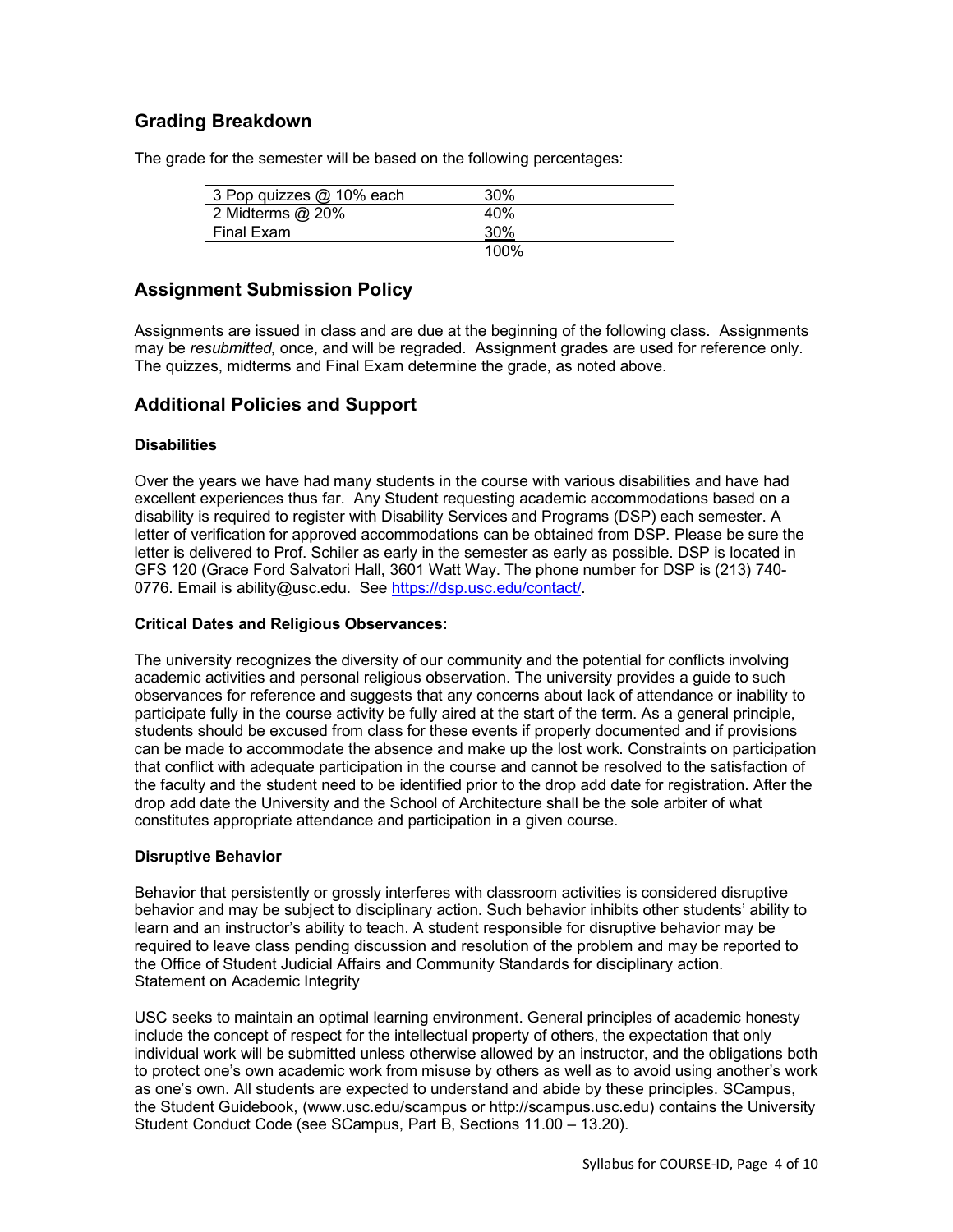#### **Professional Degree:**

The USC School of Architecture's five year BArch degree is an accredited professional architectural degree program. All students can access and review the NAAB Conditions of Accreditation (including the Student Performance Criteria) on the NAAB Website, [http://www.naab.org/accreditation/2004\\_Conditions.aspx.](http://www.naab.org/accreditation/2004_Conditions.aspx)

#### **Attendance**

Attending classes is a basic responsibility of every USC student who is enrolled in courses at the School of Architecture. Regular and punctual class attendance is considered an essential part of satisfying the NAAB accreditation requirements therefore attendance will be taken at every class session. A student may miss up to two class sessions without directly affecting their grade and ability to complete the course if they provide an excused absence for any confirmed personal illness/family emergency/religious observance. For each absence over that allowed number, the student's letter grade is in danger of being lowered up to one full letter grade. Any student not in class within the first 10 minutes is considered tardy, and any student absent for more than 1/3 of the class time can be considered fully absent. If arriving late, a student must be respectful of a class in session and do everything possible to minimize the disruption caused by a late arrival. It is always the student's responsibility to seek means to make up work missed due to absences. Being absent on the day of a quiz or exam will lead to an "F" for that quiz or exam. Thus missing a quiz drops the final grade by one letter. This is a direct and intentional byproduct of bad attendance.

#### **Academic Conduct**

**Plagiarism** – presenting someone else's ideas as your own, either verbatim or recast in your own words – is a serious academic offense with serious consequences. Please familiarize yourself with the discussion of plagiarism in *SCampus* in Section 11, *Behavior Violating University Standards* [https://scampus.usc.edu/1100-behavior-violating-university](https://scampus.usc.edu/1100-behavior-violating-university-standards-and-appropriate-sanctions/)[standards-and-appropriate-sanctions/.](https://scampus.usc.edu/1100-behavior-violating-university-standards-and-appropriate-sanctions/) Other forms of academic dishonesty are equally unacceptable. See additional information in *SCampus* and university policies on scientific misconduct, [http://policy.usc.edu/scientific-misconduct/.](http://policy.usc.edu/scientific-misconduct/)

**Discrimination, sexual assault, and harassment** are not tolerated by the university. You are encouraged to report any incidents to the *Office of Equity and Diversity* <http://equity.usc.edu/> or to the *Department of Public Safety*

[http://capsnet.usc.edu/department/department-public-safety/online-forms/contact-us.](http://capsnet.usc.edu/department/department-public-safety/online-forms/contact-us) This is important for the safety whole USC community. Another member of the university community – such as a friend, classmate, advisor, or faculty member – can help initiate the report, or can initiate the report on behalf of another person. *The Center for Women and Men* <http://www.usc.edu/student-affairs/cwm/> provides 24/7 confidential support, and the sexual assault resource center webpage [sarc@usc.edu](mailto:sarc@usc.edu) describes reporting options and other resources.

#### **Support Systems**

Students whose primary language is not English should check with the *American Language Institute* [http://dornsife.usc.edu/ali,](http://dornsife.usc.edu/ali) which sponsors courses and workshops specifically for international graduate students.

#### *The Office of Disability Services and Programs*

[http://sait.usc.edu/academicsupport/centerprograms/dsp/home\\_index.html](http://sait.usc.edu/academicsupport/centerprograms/dsp/home_index.html) provides certification for students with disabilities and helps arrange the relevant accommodations.

For instructions in an emergency, *USC Emergency Information<http://emergency.usc.edu/>* will provide safety and other updates.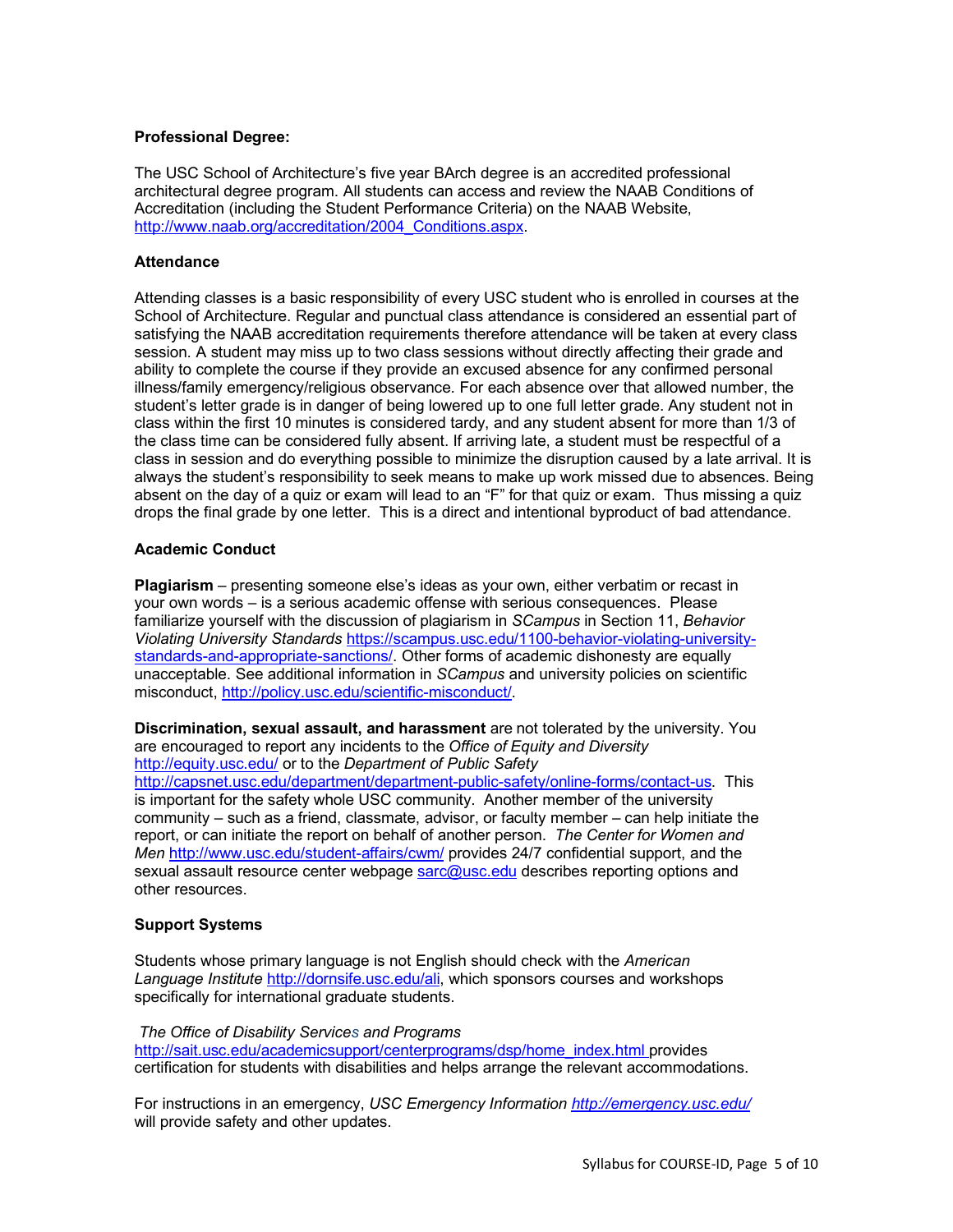## **Course Outline**

### Lectures (once in each Part will have a pop quiz replacing the lecture)

Part I:

1) August 24, 2021

Logistics and Handout, Basic Physics of Heat Transfer – (Lechner Ch 3) Conduction, Convection, Radiation, MRT, Latent Heat. Physical Demonstration w/ Steam Iron.

2) August 26, 2021

Human Comfort – (Lechner Ch 4) Metabolic mechanisms and resultant Human Comfort ranges, Relative Humidity, condensation problems. Introduce Olgyay and Psychrometric Charts. Introduce Murray's *Psychrometric* tutorial in the first page of the Psychrometric Chart. Reference Tutorial at BPAC

3) August 31, 2021

Climate, Building as Organisms (Lechner Ch 5.1 – 5.8a) Climate zones, climate plots on Olgyay and Psychometric Charts, internal loads, skin to volume ratio, building balance point temperatures. Introduce *Climate Consultant*.

Climate consultant tutorial - <https://www.youtube.com/watch?v=7pxpmdZptDM>Download Climate Consultant for Mac and Windows - [http://www.energy-design](http://www.energy-design-tools.aud.ucla.edu/climate-consultant/request-climate-consultant.php)[tools.aud.ucla.edu/climate-consultant/request-climate-consultant.php](http://www.energy-design-tools.aud.ucla.edu/climate-consultant/request-climate-consultant.php) 

Reference tutorial at BPAC [http://sustainabilityworkshop.autodesk.com/buildings/climate](http://sustainabilityworkshop.autodesk.com/buildings/climate-analysis)[analysis](http://sustainabilityworkshop.autodesk.com/buildings/climate-analysis)

4) September 2, 2021

Solar Position – (Lechner Ch 6) altitude, azimuth, declination, shading masks. Introduce MBS and Climate Consultant sunpath apps and Sunpath visualization apps for mobile device (Sun Seeker 3d augmented reality viewer, iOS and android) <https://itunes.apple.com/us/app/sun-seeker-3d-augmented-reality/id330247123?mt=8> <https://play.google.com/store/apps/details?id=com.ajnaware.sunseeker&hl=en> Demonstrate Solar Tool.

- 5) September 7, 2021\* Solar Design – (Lechner Ch 9) fin and overhang shadows, profile angle. Demonstrate complete building in HEED
- 6) September 9, 2021\* Calculations I – (Lechner Ch 15) qc, qs, Degree Days & Design Days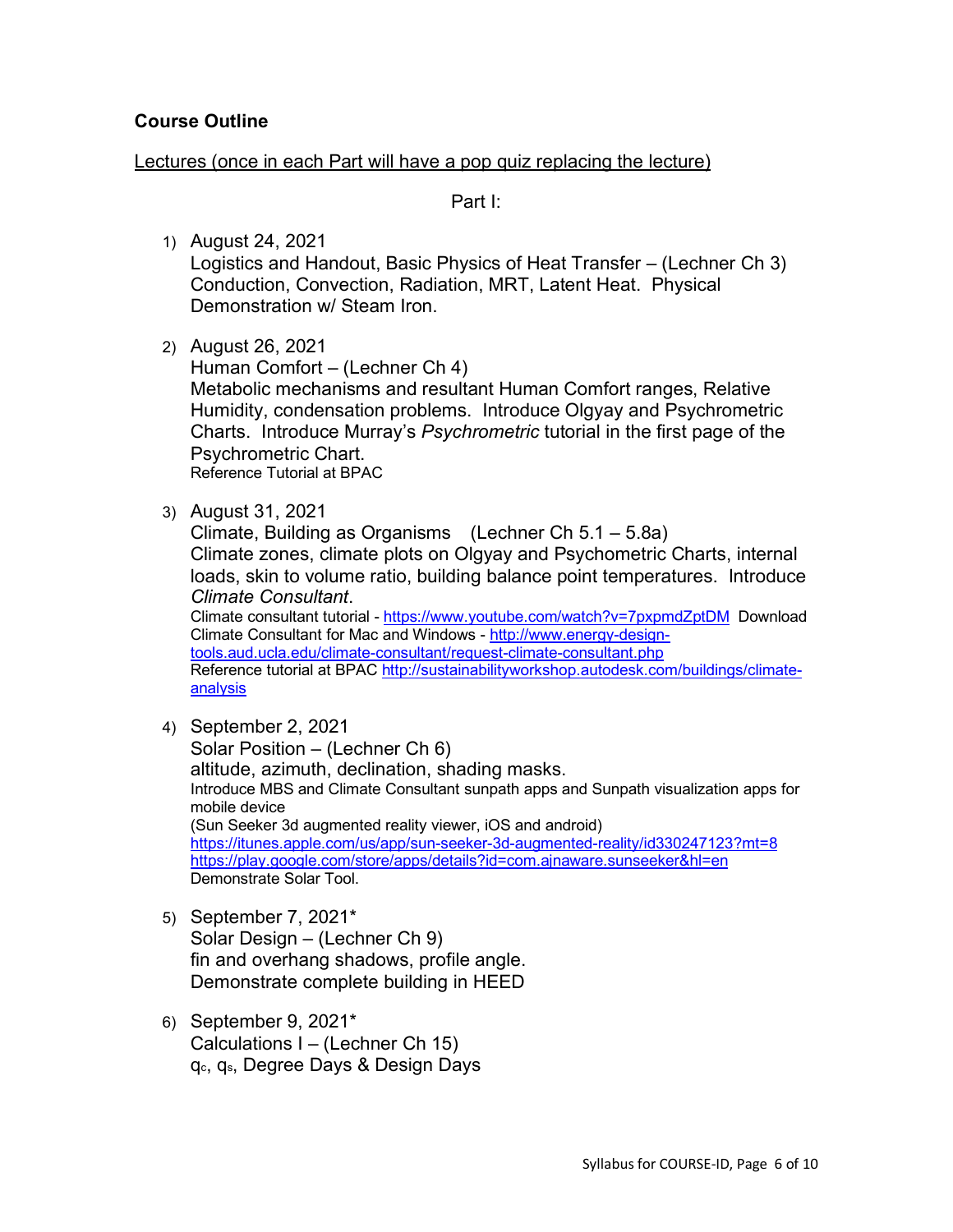- 7) September 14, 2021\* Calculations II - (Lechner Ch 15, Grondzik 7.2) temperature gradients, condensation, infiltration Q, qi
- 8) September 16, 2021\* Calculations III – (Lechner Ch10) ETD, qr, Demonstrate thermal mass in HEED or Sefaira.

September 21, 2021 *- Pop Quiz 1\* (full class period pop quiz, given at an earlier date, unannounced)*

Part II:

- 9) September 23,, 2021 Lessons from Other Cultures I – (Lechner 5.8b-5.9) Cold & Temperate Indigenous Strategies.
- 10) September 28, 2021 Lessons from Other Cultures II – (Lechner 5.8b-5.9) Hot Arid & Hot Humid Indigenous Strategies.

September 30, 2021

**1ST PRELIMINARY EXAM (MIDTERM),** covers lectures 1 – 8 will take the entire class period (date may be changed, based on studio reviews)

11) October 5, 2021

Passive Solar Prototypes – (Lechner 7.1-7.13) Trombé, super insulated, double envelope, roof pond, earth sheltered Climate Consultant, suggested strategies and Arch 2030 palette examples <http://architecture2030.org/programs/2030-palette/> <http://www.2030palette.org/>

12) October 7, 2021

Active Solar Thermal – (Lechner 8.20 – 8.26) Collector types, Domestic Hot Water, Space Heating

13) October 12, 2021\* More Active Systems –(Lechner 8.2 – 8.18) Photovoltaics, BIPV, principles and examples

## October, 14, 2021\* **(Fall Recess)**

14) October, 19, 2021\*

Wind Systems and Community Scale Solar Systems - (Lechner 2.18, 3.21) wind generation: individual scale and community scale, Solar One, cogeneration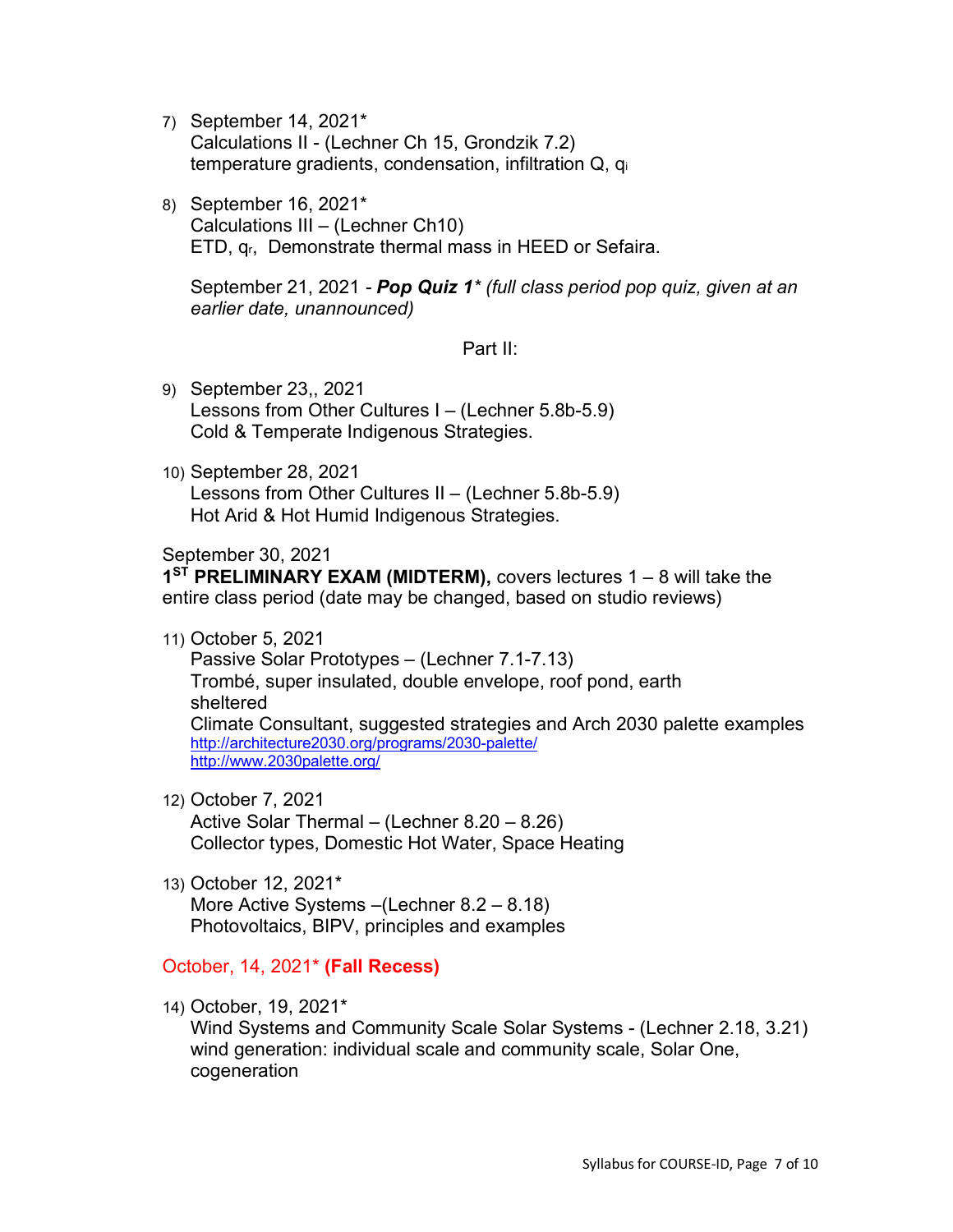15) October, 21, 2021\*

Planning & Zoning – (Lechner 11.4 - 11.6, USC MBS papers) Shadow plots, Solar access, solar envelopes, Ralph Knowles

16) October 26, 2021\*

Alternate Architecture and Lifestyles – (Lecture references) Amish, Earthship, Arc, Nader Khalili, BedZED

October 28, 2021**,** *Pop Quiz 2\* (full class period pop quiz, given at an earlier date, unannounced)*

Part III:

17) November 2, 2021

Global Warming – <http://www.ipcc.ch/report/ar5/> <https://www.c2es.org/content/ipcc-fifth-assessment-report/> <http://climate.nasa.gov/causes/> [http://architecture2030.org/buildings\\_problem\\_why/](http://architecture2030.org/buildings_problem_why/)

18) November 4, 2021

Energy Codes: Title 24, BEPS, HEED [http://www.energy.ca.gov/title24/,](http://www.energy.ca.gov/title24/) [https://www.dgs.ca.gov/DSA/Resources/Page-Content/Resources-List-Folder/Overview-](https://www.dgs.ca.gov/DSA/Resources/Page-Content/Resources-List-Folder/Overview-Title-24-Building-Standards-Code?search=Title%2024)[Title-24-Building-Standards-Code?search=Title%2024](https://www.dgs.ca.gov/DSA/Resources/Page-Content/Resources-List-Folder/Overview-Title-24-Building-Standards-Code?search=Title%2024) <http://www.bsc.ca.gov/codes.aspx>

November 9, 2021

**2ND PRELIMINARY EXAM,** covers lectures 9 – 16, will take the entire class period (date may be changed, based on studio reviews)

- 19) November 11, 2021 Sustainability Metrics and Examples LEED, Architecture 2030, BREEAM, Oberlin Lewis Center, Bullitt Center
- 20) November 16, 2021 COVID-19, WELL Buildings, NZE, PassivHaus Additional considerations, examples of buildings' success and/or failure
- 21) November 18, 2021\* HVAC I Plant & distribution types (VAV etc.) – (Lechner Ch 15, Sidebox 16.22)
- 22) November 23, 2021\* HVAC II – (Lechner Ch 16, esp 16.15) Duct Sizing

November 25, 2021 **Thanksgiving**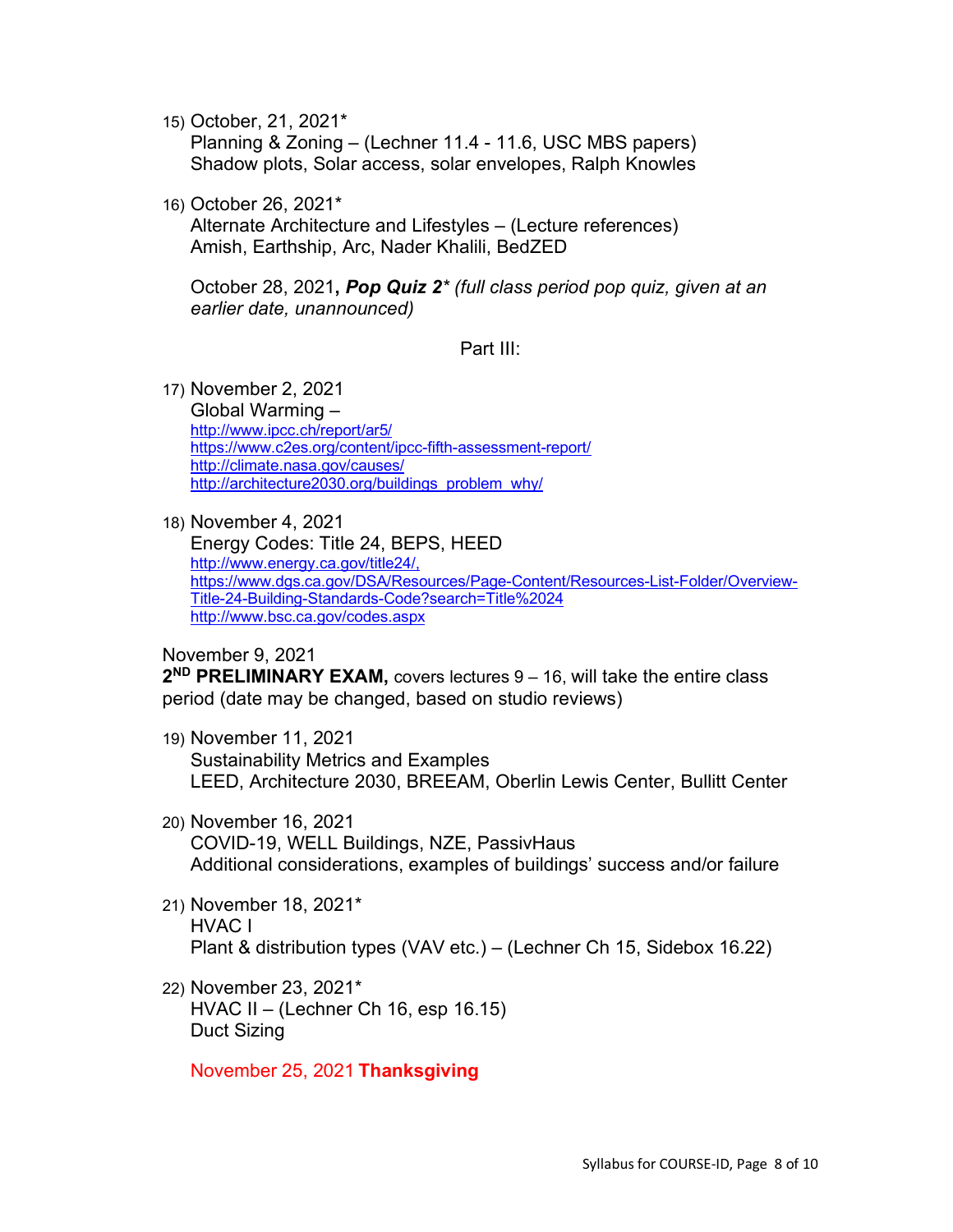23) November 30, 2021\*

HVAC III – (ASHRAE Handbook of Fundamentals (I-P), 2013) Friction Loss & Fan Sizing

*December 2, 2021 - Pop Quiz 3 (full class period pop quiz, given at an earlier date, unannounced)*

**Final Examination: Thursday, December 9, 2021 11:00 am – 1:00 pm**

#### ACCREDITATION STATEMENT

The USC School of Architecture's five-year Bachelor of Architecture Program and Master of Architecture Program are accredited the National Architecture Accreditation Board (NAAB). Conditions for accreditation can be found here: https://www.naab.org/wp-content/uploads/2020- NAAB-Conditions-for-Accreditation.pdf.

Course Responsibilities:

As a required course for an accredited professional degree program, this course holds students accountable for the demonstration of shared values of the curriculum, assigned Program Criteria or Student Criteria as defined by NAAB. The accreditation process will require evidence that students achieving a passing grade have attained satisfactory levels of understanding or ability for certain criteria.

**Share Values of the Curriculum:** This course has a special focus on Environmental Stewardship and Professional Responsibility and a strong attention to Equity, Diversity, and Inclusion, both in recognizing the impact of Environmental Stewaredship on underserved communities and by extolling the architecture, design and lifestyles of other societies and their response to culture and environment.

**Program Criteria:** This course has responsibilities within the program to demonstrate the following Program Criteria:

- *PC.3 Ecological Knowledge and Responsibility—How the program instills in students a holistic understanding of the dynamic between built and natural environments, enabling future architects to mitigate climate change responsibly by leveraging ecological, advanced building performance, adaptation, and resilience principles in their work and advocacy activities.*
- *PC.5 Research and Innovation—How the program prepares students to engage and participate in architectural research to test and evaluate innovations in the field.*

The above Program Criteria for this course are demonstrated through curricular activities and course materials (syllabi, lectures, assignments, etc.).